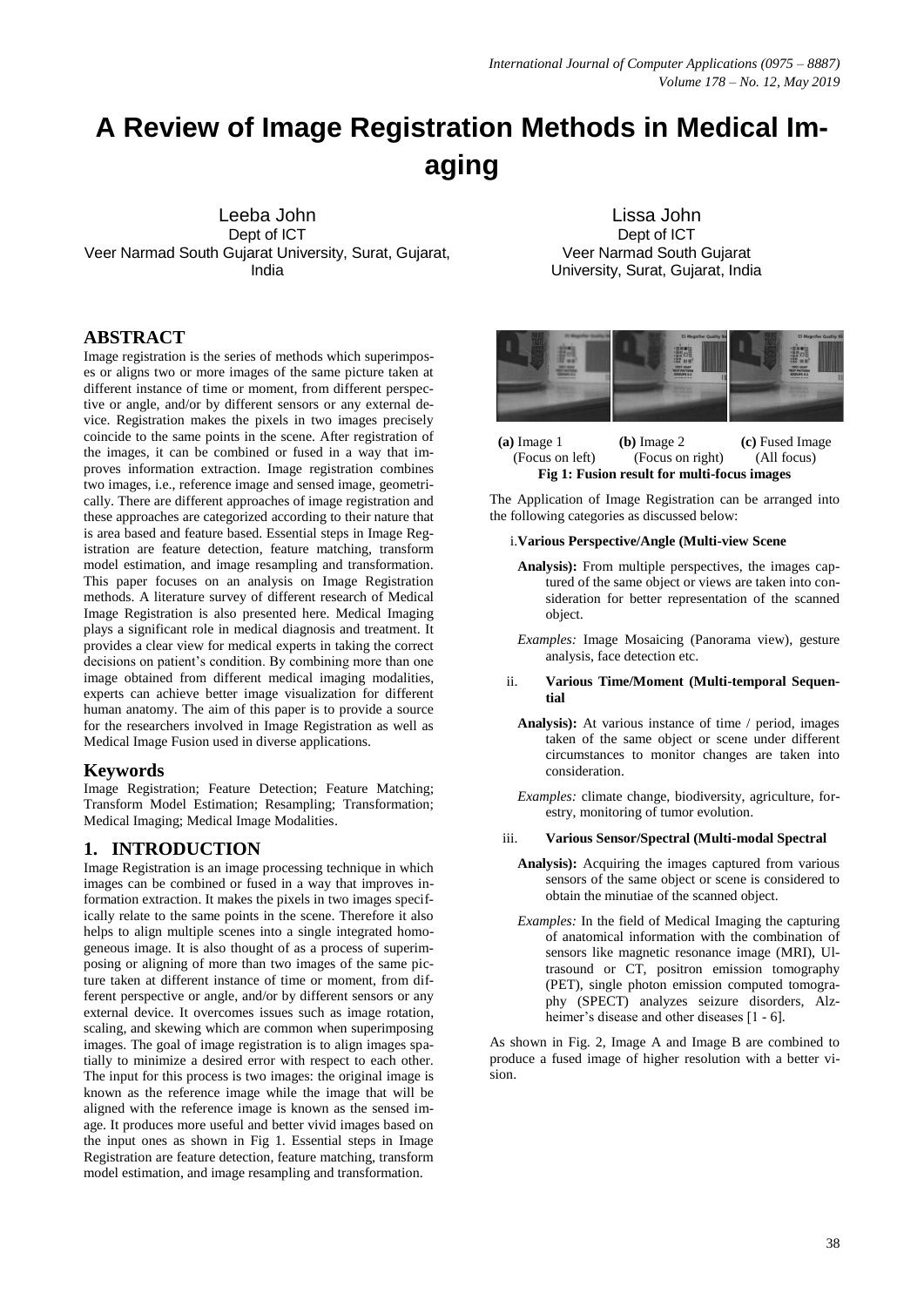

**Fig 2: Examples of different Image Registration Categories**

## **2. CLASSIFICATION OF IMAGE REG-ISTRATION METHODOLOGY**

Image Registration is a highly vibrant area due to its broad range applicability in remote sensing for weather forecasting, fusion of medical images which are taken from different medical imaging modalities like CT-MRI, PET-MRI etc. Image Registration Methodology and steps are discussed here. According to Barbara Zitova and Jan Flusser [7] the field of Image Registration can be categorized into two groups: area based methods and feature based methods. Area based methods are used for comparing a pixel in the sensed image to that of the referenced image. It basically uses gray value of the pixels to describe matching entities. On the other side Feature based methods does not uses gray value to describe matching entities, instead it uses image features derived by feature extraction algorithm to find the corresponding pairs. Features such as edges, surfaces, corners, point of intersection, contours etc, which carries relevant information about images used for matching. Majority of the registration methods consist of following four basic steps [8]:

- i. **Feature Detection:** In this step, the significant and appropriate features like Regions, Edges, Corners, etc are identified in both reference image and sensed image automatically or manually by various domain professionals. The above detected features are also known as Control Points Set.
- **ii. Feature Matching:** The mapping of features in the reference and sensed image are considered. Matching method is selected on the basis of image content **or the Control Points Set.**
- iii. **Transform Model Estimation:** It is one of the crucial steps where once the selected features are extracted with reference to the position of the sensed image and reference image, the parameters and the type of the transformation is estimated. Some of the transformation functions which can be applied are linear, affine, projective etc.
- iv. **Image Resampling and Transformation:** Once the transformation is estimated, the sensed image is transformed and then is resampled using interpolation techniques.



**Fig 3: Steps in Image Registration Process**

# **3. VARIOUS IMAGE REGISTRATION METHODS**

#### **3.1.Extrinsic Methods**

In this method external objects or markers are used in the patient body [9-12] to be registered. The goal of this method is to obtain more effectiveness, correctness, consistency, high computational speed by evaluating their matching features as it does not need complex algorithm for implementation. It is used in brain image registration skin markers or stereo-tactic frames are used.

## **3.2.Moments and Principle Axes Methods**

Principal Axes Registration (PAR) is used for global matching of binary volumes from CT, MR or PET images. The inertia is diagonal when computed with respect to principal axes. The centroid and principal axes can describe the orientation of a volume. The principal axes registration can resolve six degrees of freedom of an object (three rotations and three translations). It can compare the orientations of two binary volumes through rotation, translation and scaling [13]. In moment based methods pre – segmentation is done to obtain satisfactory results.

## **3.3.Mutual Information Based Methods**

Mutual Information is applied to measure the statistic dependence between the image intensities of corresponding voxels in both images, which is assumed to be maximal if the images are geometrically aligned [14]. It is a measure of how much information one random variable tells about another. For two images, the mutual information is computed from the joint probability distribution of images intensity and gray value. In medical image processing, an application where the alignment is based on images of the same individual is known as intrapatient registration. Matching datasets of different individuals is known as interpatient registration. One of the main advantages of using mutual information is than it can be used to align images of different modalities (e.g. CT to MR-T1, MR-T1 to PET etc).

## **3.4.Surface Methods**

It is used for extracting corresponding surfaces in different images and computes the transformation by minimizing some measure of distance between the two surfaces. The surface representation can be simply a point set (i.e., a collection of points on the surface), a faceted surface (e.g., triangle set), an implicit surface, or a parametric surface (e.g., B-spline surface). Surfaces can provide basic features for both rigid body and non rigid registration. Most of the surface based registration algorithms that have been reported are concerned with rigid body transformation [15 – 16].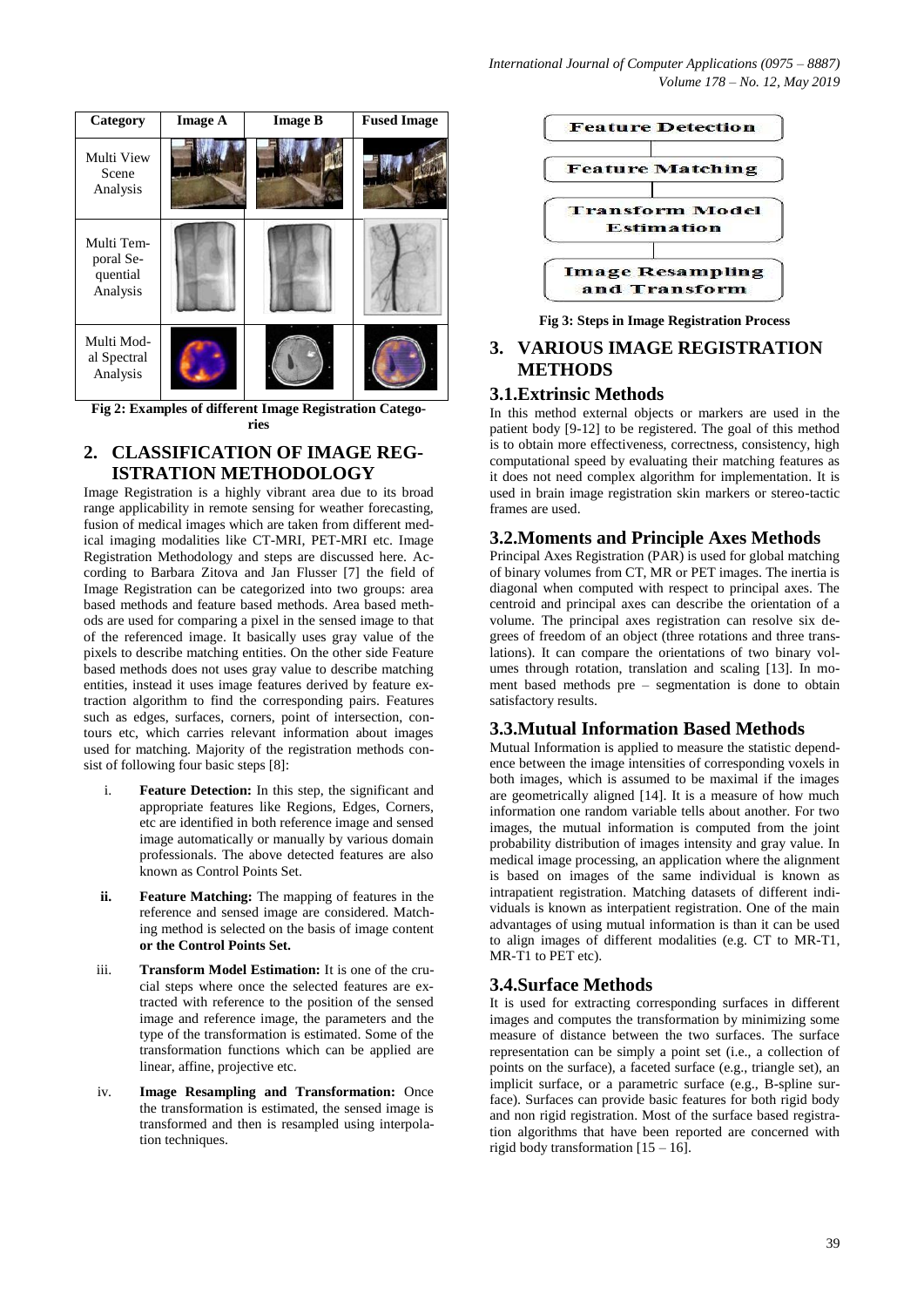## **3.5.Wavelet Based Methods**

The wavelet transform (WT) has gained widespread acceptance in the field of signal processing. The wavelet transform is calculated for each segment according to time at different frequencies. They are particularly suitable for applications where scalability and tolerable degradation are relevant as it is multi-resolution in nature. In Discrete wavelet transform, wavelets are discretely sampled. At each level of decomposition, the signal is split into high frequency and low frequency components. The low frequency can further be decomposed until the desired resolution is achieved. Different types of wavelets like the Haar, Symlet, Daubechies [17] and Coiflets are applied for finding the correspondence with different sets of wavelet coefficients.

#### **3.6.Correlation Based Methods**

The maximum is searched from the matching or corresponding points obtained from window pairs of sensed and reference images. This is eventually used in multi-modal images and for comparison of various images of similar object or scene [18]. There are two techniques namely Cross – correlation and Phase – correlation based on Fourier transformations are used for image registration. Fourier-based techniques along with search algorithms have been used to estimate the transformation among the two input images [19].

#### **3.7.Soft Computing Based Methods**

It includes Artificial Neural Networks, Fuzzy Sets and several Optimization Heuristics.

#### *3.7.1. Artificial Neural Networks*

Artificial Neural Networks are used to process the information the way biological systems process analog signals like image and sound. There are three layers namely Input Layer, Hidden Layer, Output Layer. In Back propagation algorithm, information about errors is filtered back through the system and is used to adjust the connections between the layers, thus improving performance. The algorithm is used to update weights and bias of the neural networks. Weight and bias decides the functionality of the network. Value of the weight and bias elements are calculated during training phase. Neural Networks are used in the medical field for solving mono-modal and multi-modal image registration problems [20].

#### *3.7.2. Optimization Heuristics*

Optimization Problems may be unconstrained or constrained having both continuous as well as discrete variables. With many limitations being present at the points of global optima the task of finding the optimal solutions is hard. Metaheuristics include Genetic Algorithm (GA) [21], Gravitational Search Algorithm (GSA), Ant Colony Optimization (ACO), Particle Swarm Optimization (PSO) [22], Stimulated Annealing (SA), and Plant Propagation Algorithm (PPA) and so on. These heuristic methods are being used by image registration problems for finding out the best possible parameters necessary for designing a transformation problem [23].

#### *3.7.3. Fuzzy Sets*

Fuzzy Sets are the extension of conventional (crisp) set theory. It handles the concept of partial truth using a membership function or degrees. It extends conventional Boolean logic to find out partial truths and uncertainties. It is a dominant means to represent and process human understanding in form of fuzzy if-then rules. It is a group of all approaches that understand and process the images, their sections and features are fuzzy sets. This permits Fuzzy sets to deal with vagueness and incorrectness. Fuzzy Sets have been applied in the field of Medical Image registration also [24].

Summary of Various Image Registration Methods are listed below in Table 1.

#### **Table 1: Presents a summarized view of various Image Registration Methods.**

| <b>Methods</b>                                       | <b>Key Points</b>                                                                                                                                                                                                                                         | <b>Application</b>                                                                                                                                                                                                                  |  |  |
|------------------------------------------------------|-----------------------------------------------------------------------------------------------------------------------------------------------------------------------------------------------------------------------------------------------------------|-------------------------------------------------------------------------------------------------------------------------------------------------------------------------------------------------------------------------------------|--|--|
| Extrinsic<br>Methods                                 | External objects or<br>markers are used in<br>the patient body to be<br>registered.                                                                                                                                                                       | Brain image regis-<br>tration skin markers<br>or stereo-tactic<br>frames.                                                                                                                                                           |  |  |
| <b>Moments</b><br>and Princi-<br>ple Axes<br>Methods | It requires the compu-<br>tation of the centroid<br>and the three principal<br>axes for each of the<br>two scans.                                                                                                                                         | This method is ap-<br>plied in radiation<br>treatment planning<br>based on combined<br>CT/MR images, in<br>study of orientation<br>of the scaphoid bone<br>in the wrist and in<br>analyzing PET im-<br>ages of schizophren-<br>ics. |  |  |
| Mutual In-<br>formation<br><b>Based</b><br>Methods   | Measures the statistic<br>dependence between<br>the image intensities<br>of corresponding<br>voxels in both imag-<br>es, which is assumed<br>to be maximal if the<br>images are geometri-<br>cally aligned.                                               | It is highly reliable<br>and effective meth-<br>od of the multimodal<br>images registration.                                                                                                                                        |  |  |
| Surface<br>Methods                                   | Surface-based image<br>registration methods<br>involve determining<br>corresponding surfac-<br>es in various images<br>(and/or physical<br>space) and computing<br>the<br><b>Transformation that</b>                                                      | Used in Multimodal-<br>ity Brain image.                                                                                                                                                                                             |  |  |
| Wavelet<br>Based<br>Methods                          | best aligns these sur-<br>faces.<br>It usually extracts a<br>large number of con-<br>trol points. The can-<br>didate control points<br>are extracted using<br>the local maxima of<br>the wavelet coeffi-<br>cients.                                       | It has been used for<br>Electrocardiography,<br>functional neuro-<br>imaging including<br>positron emission<br>tomography and<br>functional MRI.                                                                                    |  |  |
| Correlation<br><b>Based</b><br>Methods               | Eventually used in<br>multi-modal images<br>and for comparison of<br>various images of<br>similar object or sce-<br>ne. Extracted features<br>from the images are<br>used to obtain the<br>cross – correlation<br>coefficients for image<br>registration. | It has been used to<br>register tomographic<br>brain and abdominal<br>images.                                                                                                                                                       |  |  |
| Artificial<br>Neural Net-                            | It is formulated based<br>on biological neural                                                                                                                                                                                                            | It has been used in<br>solving mono-modal                                                                                                                                                                                           |  |  |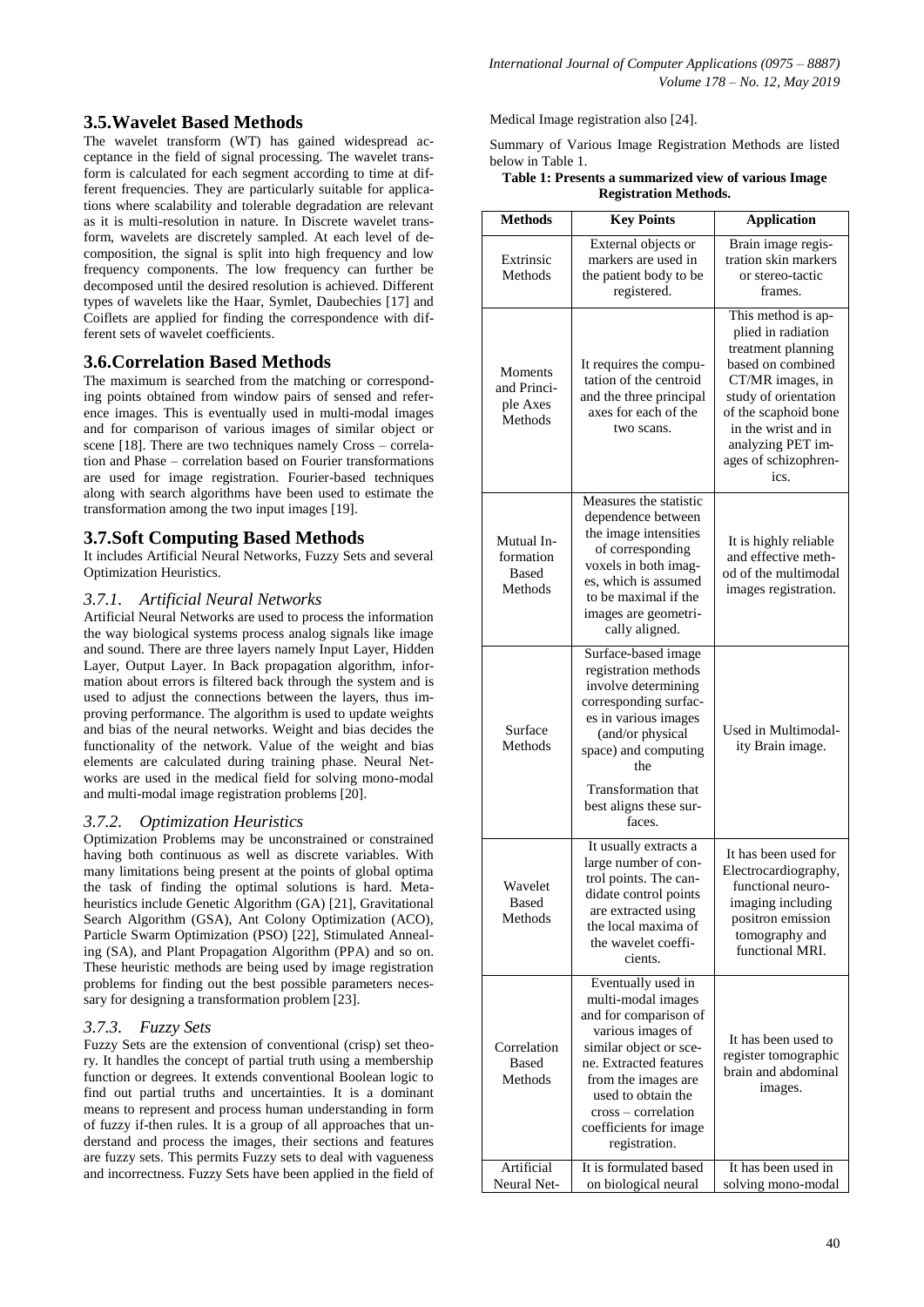| works                             | networks.                                                                                                                                                                                       | and multi-modal<br>medical image regis-<br>tration problems.                                                        |
|-----------------------------------|-------------------------------------------------------------------------------------------------------------------------------------------------------------------------------------------------|---------------------------------------------------------------------------------------------------------------------|
| Optimization<br><b>Heuristics</b> | Genetic Algorithm<br>(GA) is used to de-<br>termine which such<br>features are the most<br>predictive.                                                                                          | It showed good re-<br>sults in diagnosing<br>patient of liver, thy-<br>roid disorder, and<br>cancer.                |
| <b>Fuzzy Sets</b>                 | It is a dominant<br>means to represent<br>and process human<br>understanding in form<br>of fuzzy if-then rules.<br>This permits Fuzzy<br>sets to deal with<br>vagueness and incor-<br>rectness. | It showed good re-<br>sults on retinal im-<br>ages. Bio-medical<br>images made use of<br>Neuro fuzzy ap-<br>proach. |

# **4. MEDICAL IMAGING APPLICA-TIONS**

For acquiring high resolution and more edifying analysis of human anatomies and its functions becomes possible due to the rapid advances in medical imaging technology. Such development motivates the researchers in the medical image analysis field. Medical Image registration methods can be grouped based on some criterion [25] listed below in Table 2.

| <b>Table 2: Classification of Medical Registration Methods</b> |  |  |
|----------------------------------------------------------------|--|--|
|                                                                |  |  |

| <b>Criteria</b>                  | Method-<br>ologies                      | <b>Examples</b>                                                                                 |  |
|----------------------------------|-----------------------------------------|-------------------------------------------------------------------------------------------------|--|
|                                  |                                         | $2D - 2D$ : registration of<br>temporal mammograms.                                             |  |
| Dimension-<br>ality              | $2D - 2D$ ,<br>$2D - 3D$ ,<br>$3D - 3D$ | $3D - 2D$ : 3D computed to-<br>mography images and 2D<br>portal images.                         |  |
|                                  |                                         | $3D - 3D$ : registration of two<br>tomographic datasets, moni-<br>toring of tumor growth.       |  |
| Domain of<br>Transfor-<br>mation | Global                                  | Image of the entire head<br>based on computation done<br>in the area of facial surface<br>only. |  |
|                                  | Local                                   | Individual vertebrae in an<br>image of a spinal column.                                         |  |
|                                  | Rigid                                   | Head of the same patient, the                                                                   |  |
| Type of<br>Transfor-             | Affine                                  | skull, falx, tentorium, cardiac                                                                 |  |
| mation                           | Projective                              | images and postoperative<br>images etc.                                                         |  |
|                                  | Non Linear                              |                                                                                                 |  |
| Parameters<br>of Registra-       | Parameters<br>computed<br>directly      |                                                                                                 |  |
| tion                             | Parameters<br>searched<br>for           |                                                                                                 |  |
| Subject of<br>Registration       | Intra sub-<br>ject                      | 3D / 3D MR or CT brain<br>image application.                                                    |  |
|                                  | Inter sub-                              |                                                                                                 |  |

|                        | ject                      |                                                                                                                                                                               |  |
|------------------------|---------------------------|-------------------------------------------------------------------------------------------------------------------------------------------------------------------------------|--|
|                        | Atlas                     |                                                                                                                                                                               |  |
|                        | Head                      | Brain or Skull, Eye, Dental.                                                                                                                                                  |  |
| Object of              | Abdomen                   | General, Kidney, Liver.                                                                                                                                                       |  |
| Registration           | Thorax                    | Entire, Cardiac, Breast.                                                                                                                                                      |  |
|                        | Limbs                     | General, Femur, Hemurus,<br>Hand.                                                                                                                                             |  |
| Nature of              | Extrinsic                 | Stereotactic frame, Fiducials<br>(screw markers), Dental<br>adapter etc.                                                                                                      |  |
| Registration           | Intrinsic                 | <b>Image Formation</b>                                                                                                                                                        |  |
|                        | Non Image<br><b>Based</b> | Position of surgical tools<br>mounted on robot arm to<br>images.                                                                                                              |  |
|                        | Interactive               |                                                                                                                                                                               |  |
| Interaction            | Semi au-<br>tomatic       |                                                                                                                                                                               |  |
|                        | Automatic                 |                                                                                                                                                                               |  |
|                        | Mono<br>Modal             | Two myocardial SPECT<br>images are acquired of the<br>patient under rest and stress<br>conditions.                                                                            |  |
| Modalities<br>involved | Multi<br>Modal            | PET images are registered to<br>an MR image.                                                                                                                                  |  |
|                        | Patient to<br>Modality    | In radiotherapy treatment,<br>patient can be positioned<br>with the aid of registration of<br>in - position X-ray simulator<br>images to a pre-treatment<br>anatomical image. |  |

Image Registration Techniques are discussed in the fields of Diabetic Retinopathy and Lesion Detection in Cervix. Other diseases along with its diagnostic modalities used and registration / fusion classes are listed out in Table 3.

# **5. DIABETIC RETINOPATHY**

Diabetic Retinopathy is a microvasculature complication of diabetes in retina, causing damage to the blood vessels of the light sensitive tissue at retina, which may also lead to blindness [26]. Eventually due to the increased permeability of the capillary walls, mircroaneurysms along with haemorrhages are formed in retina [27]. As there is an increase of sugar in the blood, it can lead to blockage of the blood vessels which causes microinfarcts called soft exudates in the retina. Clinical signs observed by color fundus photographs include mircroaneurysms, haemorrhages, exudates and intra-retinal micro-vascular abnormalities [26].



**Fig 4: Typical diabetic retinopathy features on a color fundus image.**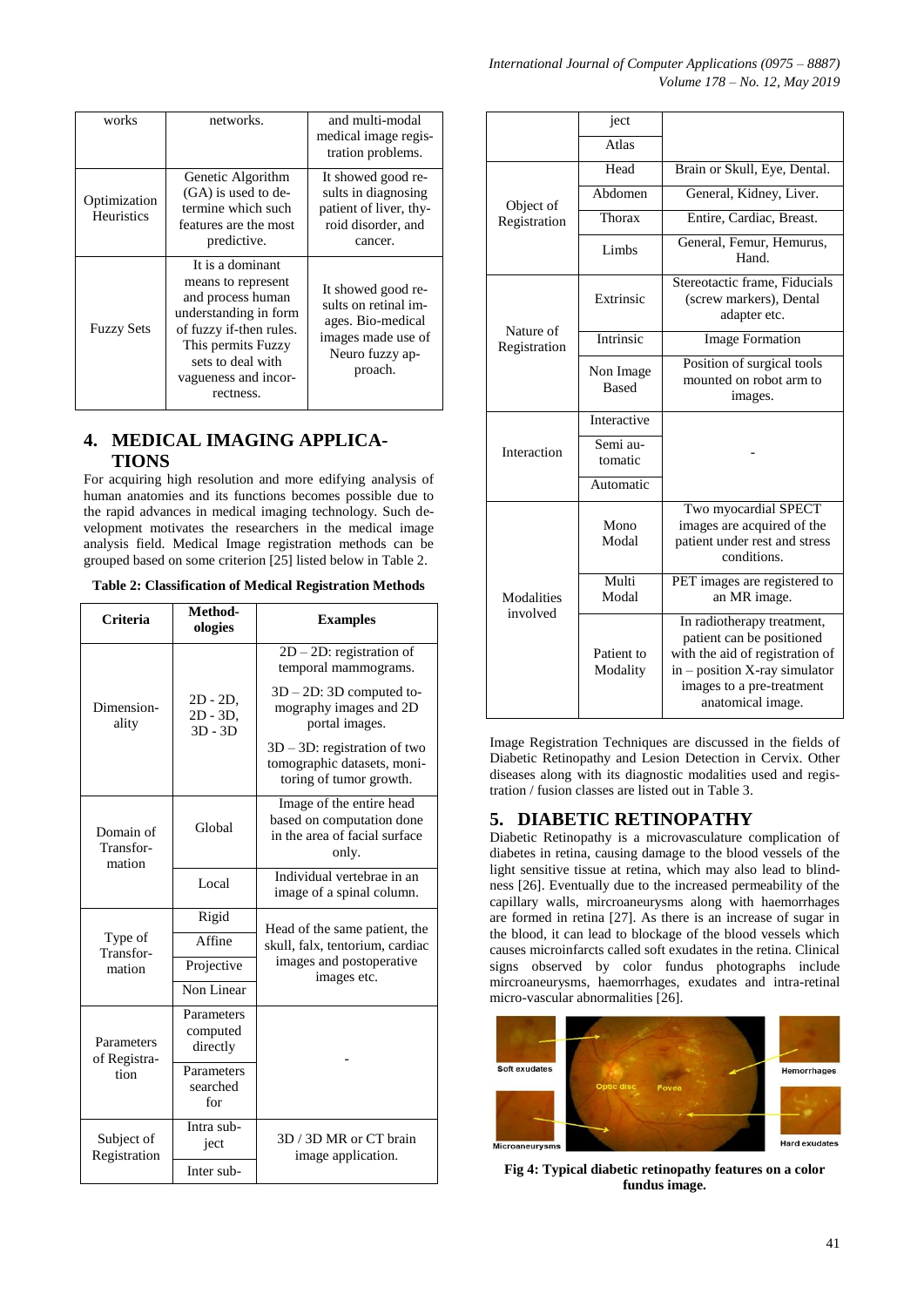Longitudinal Registration method is used to detect and monitor retinal change in Diabetic Retinopathy development and progression. It makes use of Feature based registration methods to extract a set of feature points from each of the reference and floating images, which are then matched to find the transformation. The features are normally vessel structures, branching, bifurcation points, cross-over points etc. which are extracted manually or automatically.

Other Retinal Image Registration methods that are considered are cross-modality registration, spatial registration and temporal registration. When the ophthalmologists wants to use two various imaging modalities to get complementary information about retinal vessel disorder cross-modality registration is considered and when the ophthalmologist's wishes to merge narrow-field images together to produce a wider field view of the retina, spatial registration is considered. The need for temporal registration occurs when it is required to track the changes of retina eventually.

#### **6. LESIONS DETECTION IN CERVIX**

The abnormality found in cervical cells may develop into Cervical Cancer if left untreated. Temporal image registration method is used to detect precancerous lesions of the cervix. The images are obtained from colposcopy examinations. The proposed approach yielded the time series for all pixels in the initial image of the sequence because such values form the basis to establish the similarity. The Temporal method provided the best tradeoff between low error values and time required to carry out the registration process. In addition to it, the temporal method is the most robust among other methods.

| Disease / Disorder/ Surgery                     | <b>Fusion Classes</b> | <b>Diagnostic Modality</b>        |
|-------------------------------------------------|-----------------------|-----------------------------------|
|                                                 | Head                  |                                   |
| Arterial steno-occlusive disease of the head to | Rigid                 | <b>PET</b>                        |
| study head motion scanning errors [28]          | Monomodal             |                                   |
|                                                 | Rigid                 | MR                                |
| Pituitary adenoma [29]                          | Monomodal             |                                   |
|                                                 | <b>Brain</b>          |                                   |
|                                                 | Nonrigid              | $\ensuremath{\mathsf{MR}}\xspace$ |
| Huntington's disease [30]                       | Monomodal             |                                   |
|                                                 | Nonrigid + Rigid      | <b>MR</b>                         |
| Parkinson's Disease [31]                        | Multimodal            | <b>SPECT</b>                      |
|                                                 | Eye                   |                                   |
|                                                 | Rigid                 |                                   |
| Eye fundus (ocular pathologic conditions) [32]  | Multimodal            | Ophthalmological images           |
|                                                 | Rigid                 |                                   |
| Retinal diseases [33]                           | Multimodal            | Ophthalmological images           |
|                                                 | Oral                  |                                   |
|                                                 | Nonrigid              | hMR                               |
| Tongue disorders [34]                           | Multimodal            | Cine MR                           |
|                                                 | Lung                  |                                   |
| Assist in detecting and diagnosing lung cancer  | Nonrigid              | <b>Chest Radiographs</b>          |
| $[35]$                                          | Monomodal             |                                   |
|                                                 | Cardiac               |                                   |
|                                                 | Rigid                 | X-ray                             |
|                                                 | Multimodal            | CT                                |
| Coronary artery diseases [36]                   | Nonrigid              |                                   |
|                                                 | Monomodal             | MR                                |
|                                                 | Rigid + Nonrigid      | <b>CT</b>                         |
| Ischemic heart disease [37]                     | Monomodal             |                                   |
|                                                 | Liver                 |                                   |
|                                                 | Nonrigid              | <b>CT</b>                         |
| Hepatocellular carcinoma [38]                   | Monomodal             |                                   |

**Table 3: The current diseases based fusion works**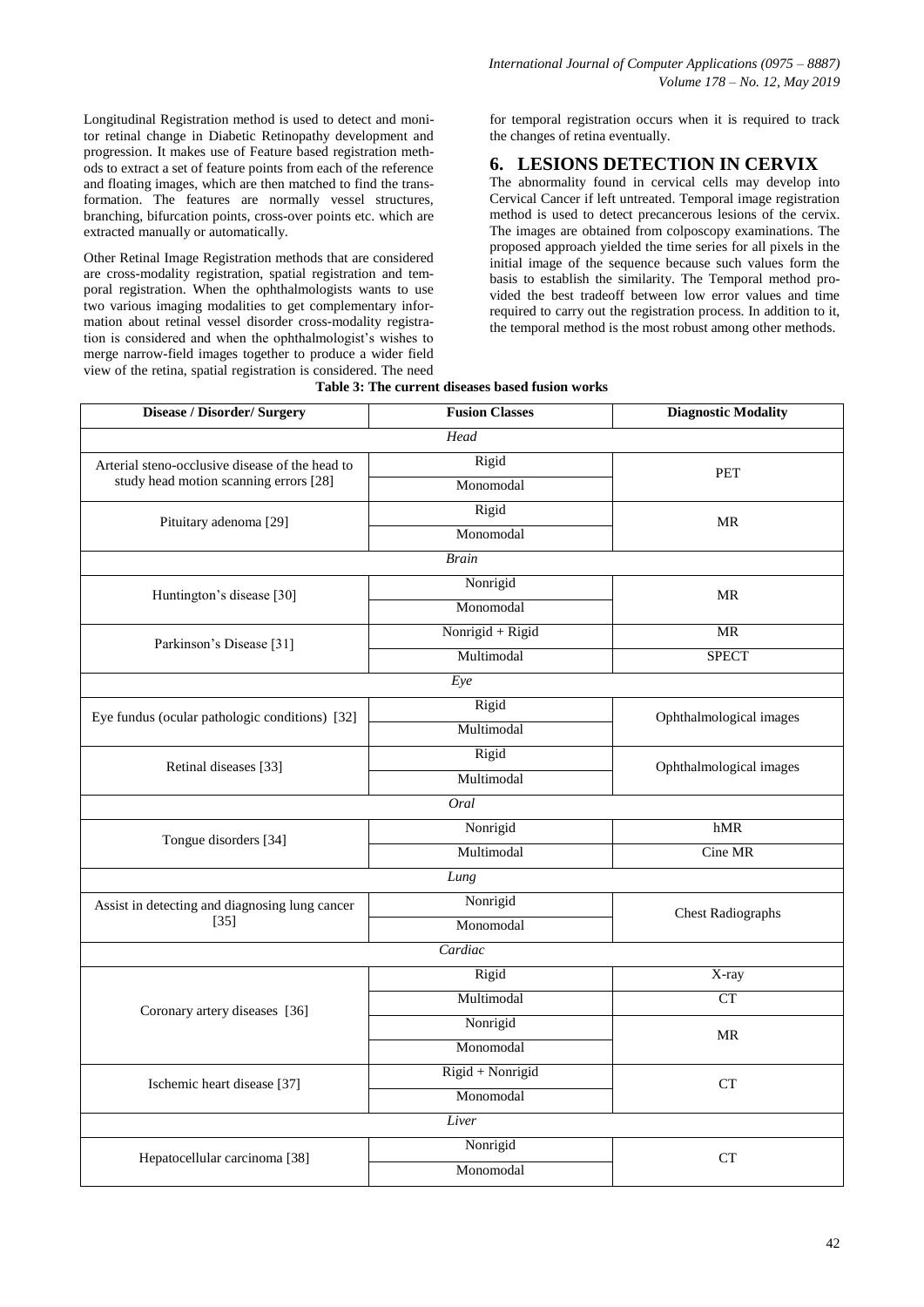Some of the contributions done in this field along with its best registration / fusion technique are listed out in Table 4.

| Work                                                                                                                                                     | <b>Fusion Tech-</b><br>nique                                                                 | Level of<br><b>Fusion</b> | <b>Modality</b>                          | Organ        | Contribution                                                                                                                                                                                                                                    |
|----------------------------------------------------------------------------------------------------------------------------------------------------------|----------------------------------------------------------------------------------------------|---------------------------|------------------------------------------|--------------|-------------------------------------------------------------------------------------------------------------------------------------------------------------------------------------------------------------------------------------------------|
| "Extraction of brain regions<br>affected by Alzheimer disease<br>via fusion of brain multispec-<br>tral MR images" [39].                                 | Dual tree wave-<br>let transform<br>(DTWT)                                                   | Pixel<br>based            | <b>MRI</b>                               | <b>Brain</b> | Proposed a new technique for extrac-<br>tion of affected regions by Alzheimer<br>disease from multispectral medical<br>images by means of fusion and seg-<br>mentation methods.                                                                 |
| "Multimodal medical image<br>fusion using modified fusion<br>rules and guided filter" [40].                                                              | Gaussian de-<br>composition,<br>guided filters,<br>modified salien-<br>cy and weight<br>maps | Window<br>based           | <b>MRI</b>                               | Brain        | Proposed a modified fusion algorithm<br>to reduce the contrast reduction and<br>halo artifacts.                                                                                                                                                 |
| "Multimodal medical image<br>sensor fusion framework using<br>cascade of wavelet and<br>contourlet transform domains"<br>$[41]$                          | <b>PCA</b>                                                                                   | Pixel<br>based            | MRI, CT                                  | <b>Brain</b> | Proposed a multimodal fusion algo-<br>rithm that consists of two stages:<br>stationary wavelet transform (SWT)<br>and non sub-sampled contourlet<br>transform (NCST) to enhance the<br>shift variance, directionality and<br>phase information. |
| "Medical image fusion by<br>combining SVD and shearlet<br>transform" [42].                                                                               | Maximum fu-<br>sion rule                                                                     | Pixel<br>based            | MRI, PET                                 | <b>Brain</b> | Proposed a two stage fusion tech-<br>nique using shearlet transform and<br>then applying SVD on low pass sub-<br>bands before fusion to provide higher<br>image quality.                                                                        |
| "Free-breathing diffusion ten-<br>sor imaging and tractography<br>of the human heart in healthy<br>volunteers using wavelet based<br>image fusion" [43]. | Wavelet based<br>image fusion<br>algorithm                                                   | Window<br>based           | Diffusion<br>Tensor<br>Imag-<br>ing(DTI) | Heart        | Proposed a technique to provide 3D<br>fiber architecture properties of the<br>human heart.                                                                                                                                                      |
| "Spine medical image fusion<br>using wiener filters in shearlet<br>domain" [44].                                                                         | Maximum fu-<br>sion rule                                                                     | Pixel<br>based            | MRI, CT                                  | Spine        | Proposed an algorithm that provides<br>both functional and anatomical struc-<br>ture for spine by applying three steps:<br>Shearlet transform, Wiener filter,<br>Fusion of low and high pass sub<br>bands.                                      |
| "Multi focus and multi modal<br>image fusion using wavelet<br>transform" [45].                                                                           | Dual tree dis-<br>crete wavelet<br>transform(DT-<br>DWT)                                     | Pixel<br>based            | MRI, CT                                  | <b>Brain</b> | Proposed a multifocus and multimod-<br>al image fusion techniques using DT-<br>DWT then applying fuzzy logic clus-<br>tering for segmentation that helps in<br>tumor identification.                                                            |

| Table 4: Presents some recent work in medical image fusion for diverse applications |  |  |  |
|-------------------------------------------------------------------------------------|--|--|--|
|                                                                                     |  |  |  |

## **7. CONCLUSION**

To extract information from different images which comes from different sources, Image Registration plays a crucial role. This paper presented a survey on various Image Registration methods as well as Medical Image Registration and/or fusion. Fundamentals of Image Registration methods and techniques were discussed followed by the application areas where it is used. Objective of Image Registration is to combine two or more images and extract information from them. Then a discussion for Medical Imaging Modalities and the Medical Image Registration was been done. In today's context, Medical Image Registration is considered relevant for the medical experts to make decisions regarding the patient's condition. This paper also covers some recent contribution of Medical Image fusion for diverse applications.

#### **8. REFERENCES**

- [1] Manjusha Deshmukh, Udhav Bhosle "A survey of image registration", "International Journal of Image Processing (IJIP), Volume (5): Issue (3), 2011".
- [2] D.L.G. Hill, P.G. Batchelor, M. Holden, D.J. Hawkes, Medical image registration, Physics in Medicine and Biology 46 (2001) R1–R45.
- [3] H. Lester, S.R. Arridge, A survey of hierarchical nonlinear medical image registration, Pattern Recognition 32 (1999) 129–149.
- [4] P.A. van den Elsen, E.-J.D. Pol, M.A. Viergever, Medical image matching-a review with classification, IEEE Engineering in Medicine and Biology 12 (1993) 26–39.
- [5] J.B.A. Maintz, M.A. Viergever, A survey of medical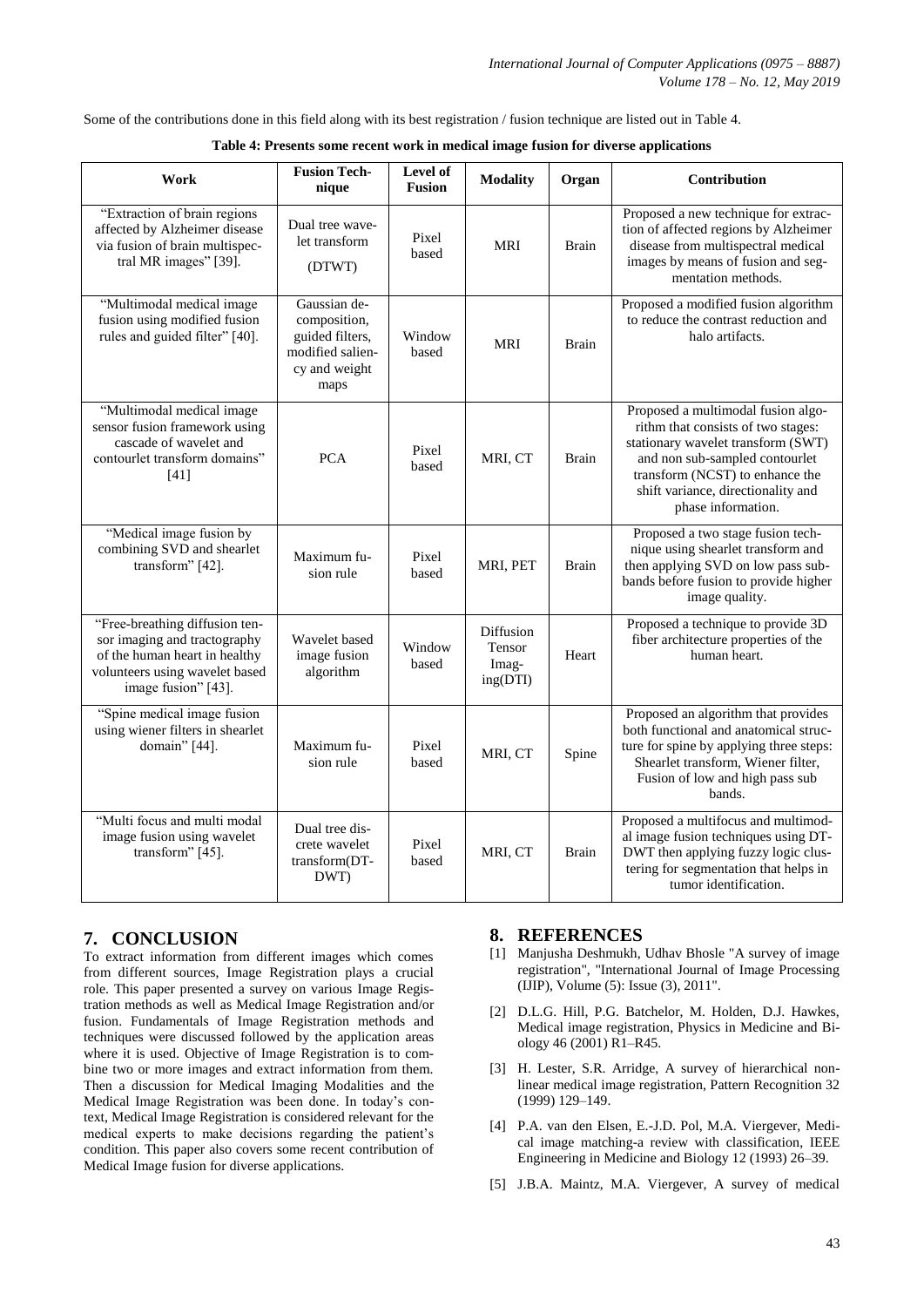image registration, Medical Image Analysis 2 (1998) 1– 36.

- [6] Damas, Sergio, Oscar Cordón, and Jose Santamaría. "Medical image registration using evolutionary computation: An experimental survey." IEEE Computational Intelligence Magazine 6.4 (2011): 26-42.
- [7] Barbara Zitova, Jan Flusser "A survey on image registration methods", "Image and vision computing 21(2003) 977-1000".
- [8] Alexander Wong, David A. Clausi "ARRSI: Automatic Registration of Remote-Sensing Images", " IEEE Transactions on Geoscience and Remote Sensing, volume(45), No. 5, May 2007".
- [9] K. P. Gall and L. J. Verhey, "Computer-assisted positioning of radiotherapy patients using implanted radioopaque fiducials", Medical physics, 1993, 1152– 1159.
- [10] C. R. Maurer, G. B. Aboutanos, B. M. Dawant, R. A. Margolin, R. J. Maciunas and J. M. Fitzpatrick., "Registration of CT and MR brain images using a combination of points and surfaces", Medical imaging: image processing, volume 2434, Bellingham, WA, 1995. SPIE Press, 109-123.
- [11] A. C. Evans, S. Marrett, J. Torrescorzo, S. Ku, and L.Collins, "MRI-PET correlation in three dimensions using a volume of interest (VOI) atlas", Journal of cerebral blood flow and metabolism , 11, A69–A78, 1991.
- [12] W. D. Leslie, A. Borys, D. McDonald, J. O. Dupont and A. E. Peterdy, "External reference markers for the correction of head rotation in brain single-photon emission tomography", European journal of nuclear medicine, 22(4):351–355, 1995.
- [13] J. Flusser, T. Suk, A moment-based approach to registration of images with affine geometric distortion, IEEE Transactions on Geoscience and Remote Sensing 32 (1994) 382–387.
- [14] P.Viola, W.M. Wells, "Alignment by maximization of mutual information", International Journal of Computer Vision 24, (1997), 137–154.
- [15] S.M. Yamany, A.A. Farag, "Free-form surface registration using surface signatures" Proceedings of the Seventh IEEE International Conference on Computer Vision, Vol. 2, 1999, 1098–1104.
- [16] Chi Kin Chow, Hung Tat Tsui, Tong Lee, "Surface registration using a dynamic genetic algorithm", Pattern Recognition 37, (2004), 105-117.
- [17] J. le Moigne, "Parallel registration of multi-sensor remotely sensed imagery using wavelet coefficients", Proceedings of the SPIE: Wavelet Applications, Orlando, Florida, 2242, (1994), 432–443.
- [18] B.K. Ghaffary, A.A. Sawchuk, "A survey of new techniques for image registration and mapping", Proceedings of the SPIE: Applications of Digital Image Processing 432 (1983) 222–239.
- [19] Samritjiarapon O. Chitsobhuk O. , "An FFT-Based Technique and Best-first Search for Image Registration", International Symposium on Communications and Information Technologies, ISCIT 2008.
- [20] Lifeng Shang, Jian Cheng Lv, Zhang Yi, "Rigid medical image registration using PCA neural network", Neurocomputing 69 (2006), 1717–1722.
- [21] S.-J. Wu and P.-T. Chow, Genetic algorithms for nonlinear mixed discrete-integer optimization problems via meta-genetic parameter optimization, Engineering Optimization, vol. 24, no. 2, pp. 137–159, 1995.
- [22] R. Eberhart and J. Kennedy, A new optimizer using particle swarm theory, in Proceedings of the 6th International Symposium on Micro Machine and Human Science (MHS '95), pp. 39– 43, IEEE, Nagoya, Japan, October 1995.
- [23] J.M. Rouet, J.J. Jacq, and C. Roux, "Genetic algorithms for a robust 3-D MR-CT registration," IEEE Trans. Inform. Technol. Biomed., vol. 4, (Jun. 2000), 126-136.
- [24] Ramirez L. Durdle N.G. Raso V.J. "A Parameters Selection Scheme for Medical Image Registration", Fuzzy Information Processing Society, 2006. NAFIPS 2006. Annual meeting of the North American (June2006), 505- 510.
- [25] J. B. Antoine Maintz and Max A. Viergever "An overview of medical image registration methods", "August 1998 UUCS-1998-22 ISSN: 0924-3275".
- [26] H. Narasimha-Iyer, C. Ali, R. Badrinath, V.S. Charles, et al.Robust detection and classification of longitudinal changes in color retinal fundus images for monitoring diabetic retinopathy IEEE Trans. Biomed. Eng., 53 (6) (2006), pp. 1084-1098.
- [27] T. Kauppi, V. Kalesnykiene, J.K. Kamarainen, et al.Diaretdb1 diabetic retinopathy database and evaluation protocol Medical Image Understanding and Analysis (MIUA' 07)(2007), pp. 61-65.
- [28] Matsubara K, Ibaraki M, Nakamura K, Yamaguchi H, Umetsu A, Kinoshita F, et al. Impact of subject head motion on quantitative brain 15O PET and its correction by image-based registration algorithm. Ann Nucl Med 2013; 27(4):335–45.
- [29] Ringstad G, Emblem K, Holland D, Dale A, Bjornerud A, Hald J. Assessment of pituitary adenoma volumetric change using longitudinal MR image registration. Neuroradiology 2011; 54():435–43.
- [30] Modat M, Taylor Z, Ridgway G, Barnes J, Wild E, Hawkes D, et al. Nonlinear elastic spline registration: evaluation with longitudinal Huntington's disease data. In: Biomedical image registration; 2010. p. 128–39.
- [31] Lee J, Huang C, Chen C, Weng Y, Lin K, Chen C. A brain MRI/SPECT registration system using an adaptive similarity metric: application on the evaluation of Parkinson's disease. In: Computer vision/computer graphics collaboration techniques; 2007. p. 235–46.
- [32] Bernardes R, Guimaraes P, Rodrigues P, Serranho P. Fully-automatic multimodal co-registration of retinal fundus images.In: IFMBE proceedings; 2014. p. 248–51.
- [33] Ghassabi Z, Shanbehzadeh J, Sedaghat A, Fatemizadeh E. An efficient approach for robust multimodal retinal image registration based on UR-SIFT features and PIIFD descriptors.EURASIP J Image Video Process 2013; 2013(1):25.
- [34] Woo J, Stone M, Prince J. Deformable registration of